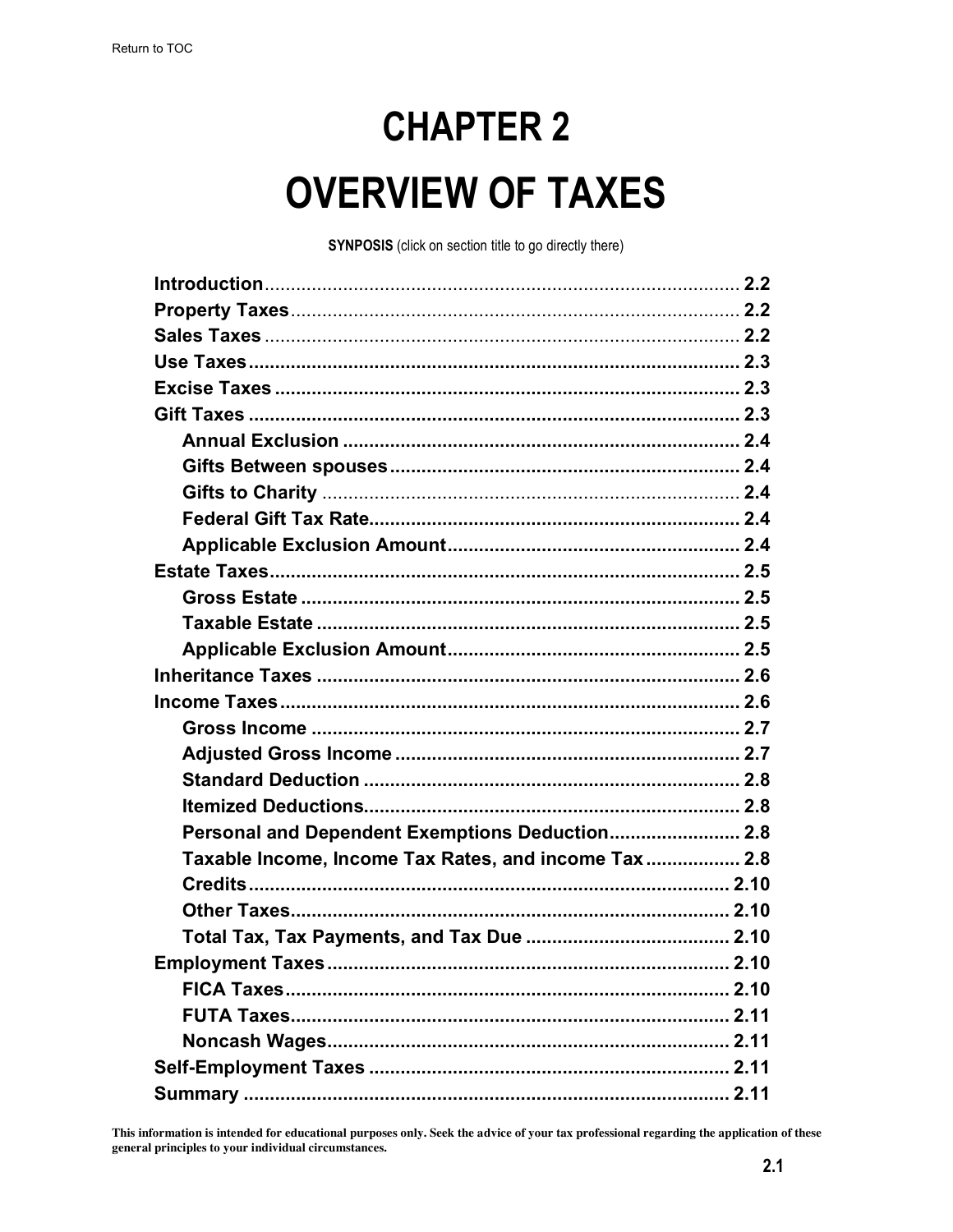#### <span id="page-1-0"></span>**Introduction**

Farmers, as well as other taxpayers, pay a wide variety of taxes to federal, state and local governments. This chapter provides a brief overview of those taxes to help you understand the context of the tax planning discussed in the chapters that follow.

#### **Property Taxes**

Property taxes are imposed on the value of the property you own. The most common property tax is the real property tax imposed by local governments. This tax is generally the principal source of revenue for local governments. Some jurisdictions also impose a property tax on the value of certain personal property, such as motor vehicles licensed for use on public roads and equipment used in a business.

In most jurisdictions, property tax is computed annually by multiplying the assessed value of the property by that year's tax rate. The local government sends a tax bill to each property owner that details how the tax is calculated and when the payment or payments are due.

A failure to pay property taxes results in a tax lien on the property. The lien allows the local government to foreclose on the property, sell it at a public auction, and apply the sales proceeds to the unpaid taxes.

Local governments typically set the tax rate by dividing their approved budgets by the total assessed value of the real property subject to the tax. Therefore, the tax you pay depends on the assessed values of your property relative to the assessed values of all the other property in the local government's jurisdiction. If the assessed value of all property in a jurisdiction increases by 10% but the government's budget does not change, the amount of tax due on each property stays the same because the tax rate decreases by the same 10%.

In some states, land used for farming purposes is assessed at it use value rather than at its fair market value. The use value reflects the value of the property to a farming business rather than the amount a buyer would pay for it for an alternative use, such as recreation or development. The formula for computing the use value of farm land is typically based on commodity prices, farm land rental rates, or other measures of the ability of the land to produce income in a farming business. The threshold requirements for use valuation vary by state, but they generally involve evidence of agricultural use, such as planting crops or grazing livestock.

#### E **Planning Pointer**

#### Satisfy Use-Value Requirements

In some cases, a small change in your use of land may make it eligible for use valuation and a reduction in property taxes. Changes that cost you less than the taxes you save increase your after-tax income.

#### **Sales Taxes**

Most state governments and many local governments impose a sales tax on purchases of goods and some services. The sales tax is collected at the point of purchase by the vendor, who then remits the taxes to the government.

A number of goods are exempt from sales taxes for a variety of reasons. The most common exemption is food purchased in grocery store. Goods purchased as an input for manufacturing are exempt because sales tax will be collected when the final product is sold. Most states have a sales tax exemption list of farm inputs, such as equipment, seeds, feed, fertilizer, lubricants, animal bedding, and livestock drugs. To qualify for a sales tax exemption that is based on the buyer's use of the good, the buyer generally must provide the seller an exemption certificate or other evidence that the purchase is sales taxexempt.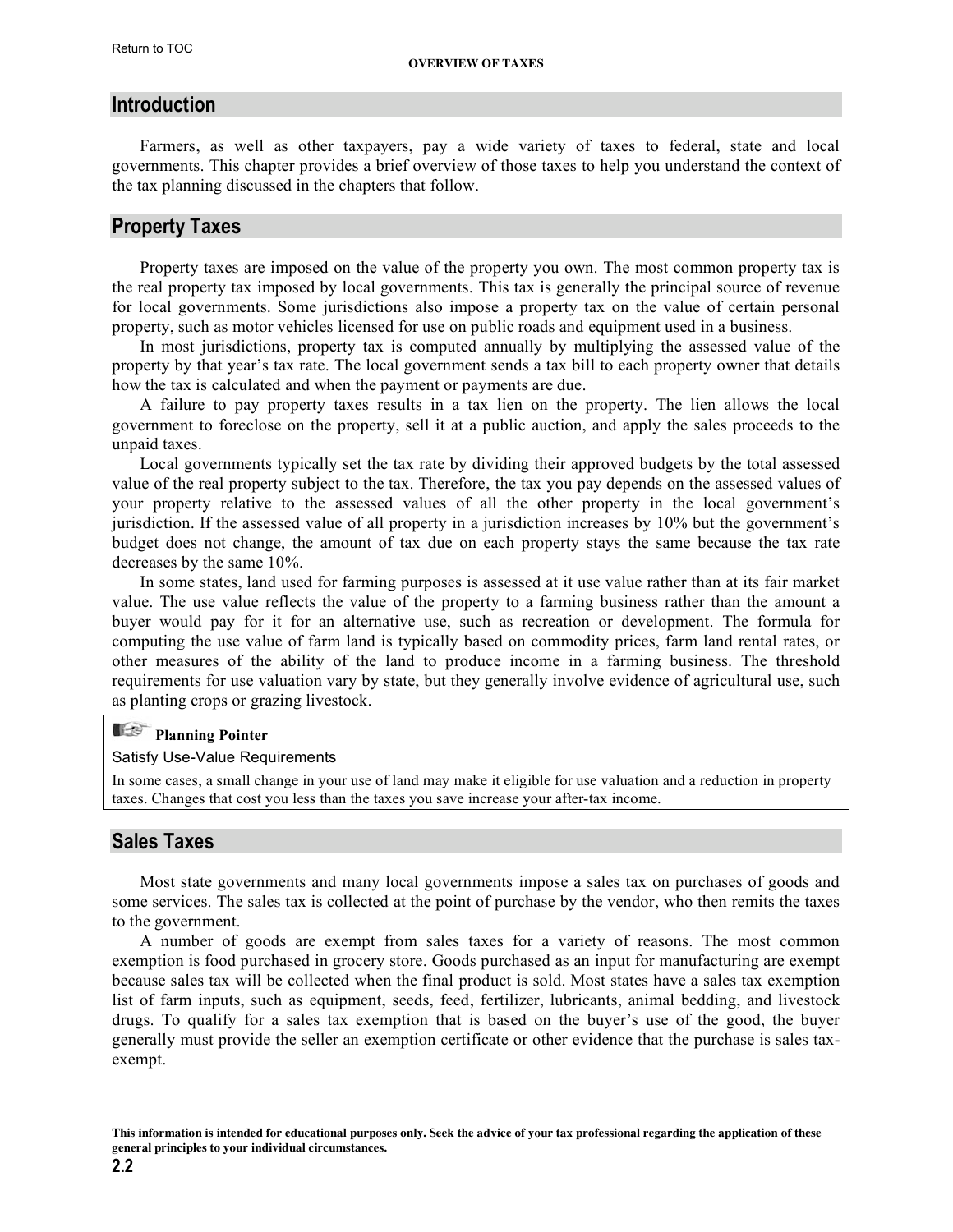#### <span id="page-2-0"></span>Return to TOC

#### **TAX GUIDE FOR OWNERS AND OPERATORS OF SMALL AND MEDIUM SIZE FARMS**

In most states, farmers who regularly sell goods that are subject to sales tax must obtain a seller's permit and an identification number, and they must collect the sales tax at the point of sale. The collected sales taxes must be remitted to the government periodically with a tax return that reports the taxable sales.

Sellers are not required to collect sales tax on goods shipped to out-of-state buyers if the seller does not have a sufficient physical presence in the buyer's state to be treated as doing business in that state.

#### **Use Taxes**

Purchases that would be subject to a state or local sales tax if the seller had a physical presence in the buyer's state are subject to an equivalent tax called the use tax. Buyers are responsible for self-reporting and paying use tax, generally when they file their state income tax returns. Unlike sales tax, use tax is not collected at the point of sale, and unlike property tax, the government does not send a use-tax bill.

#### **Example 2.1 Use Tax**

Seth Shapiro bought a computer from an out-of-state seller that had no retail location in Seth's state. The seller was not required to collect—and did not collect—sales tax on Seth's purchase. If Seth purchased the computer from a seller in his own state, the seller would collect a 6% sales tax from Seth and remit it to the state government. Seth must report the purchase to his state government and pay a 6% use tax.

 $\mathcal{L}_\text{max}$ 

#### **Excise Taxes**

Like sales taxes, excise taxes are usually collected by the seller from the buyer at the point of sale. However, an excise tax differs from a sales tax in three ways:

- 1. An excise tax applies to a narrow range of products, such as tobacco products. A sales tax applies to most goods and some services.
- 2. An excise tax is based on the number of units purchased, such as cartons of cigarettes or gallons of gasoline. A sales tax is based on the amount paid.
- 3. An excise tax is usually a much greater proportion of the total sales price than a sales tax.

Fuels used in farming are not subject to the federal excise tax that is collected on fuels used in vehicles driven on public roads. Farmers can claim a credit on their federal income tax returns for the excise taxes they paid when they purchased the gasoline if they use the gasoline for a farming purpose. If farmers purchase diesel fuel and use it for a farming purpose, they can either claim a credit on their federal income tax returns or file a refund claim for the excise taxes paid on the diesel fuel.

# **Cross-Reference**

See Chapter 14 of IRS Publication 225, *Farmer's Tax Guide (for 2010)*[, for more details on the excise taxes on](http://www.irs.gov/pub/irs-pdf/p225.pdf)  gasoline and diesel fuel.

#### **Gift Taxes**

A gift tax is imposed on the value of gifts made during the donor's life. The federal government and several states collect a gift tax. The amounts that can be given tax-free and the gift tax rates vary from state to state. This brief overview discusses only the federal gift tax.

#### **Note**

#### Rules are More Complex

The rules for computing the gift tax are more complex than this summary indicates; this summary focuses on the effect of those tax rules. See IRS Publication 950, *Introduction to Estate and Gift Taxes*, and the instructions to IRS [Form 709, United States Gift \(and Generation-Skipping Transfer\) Tax Return, for more information on gift taxes.](http://www.irs.gov/pub/irs-pdf/p950.pdf)

**This information is intended for educational purposes only. Seek the advice of your tax professional regarding the application of these general principles to your individual circumstances.**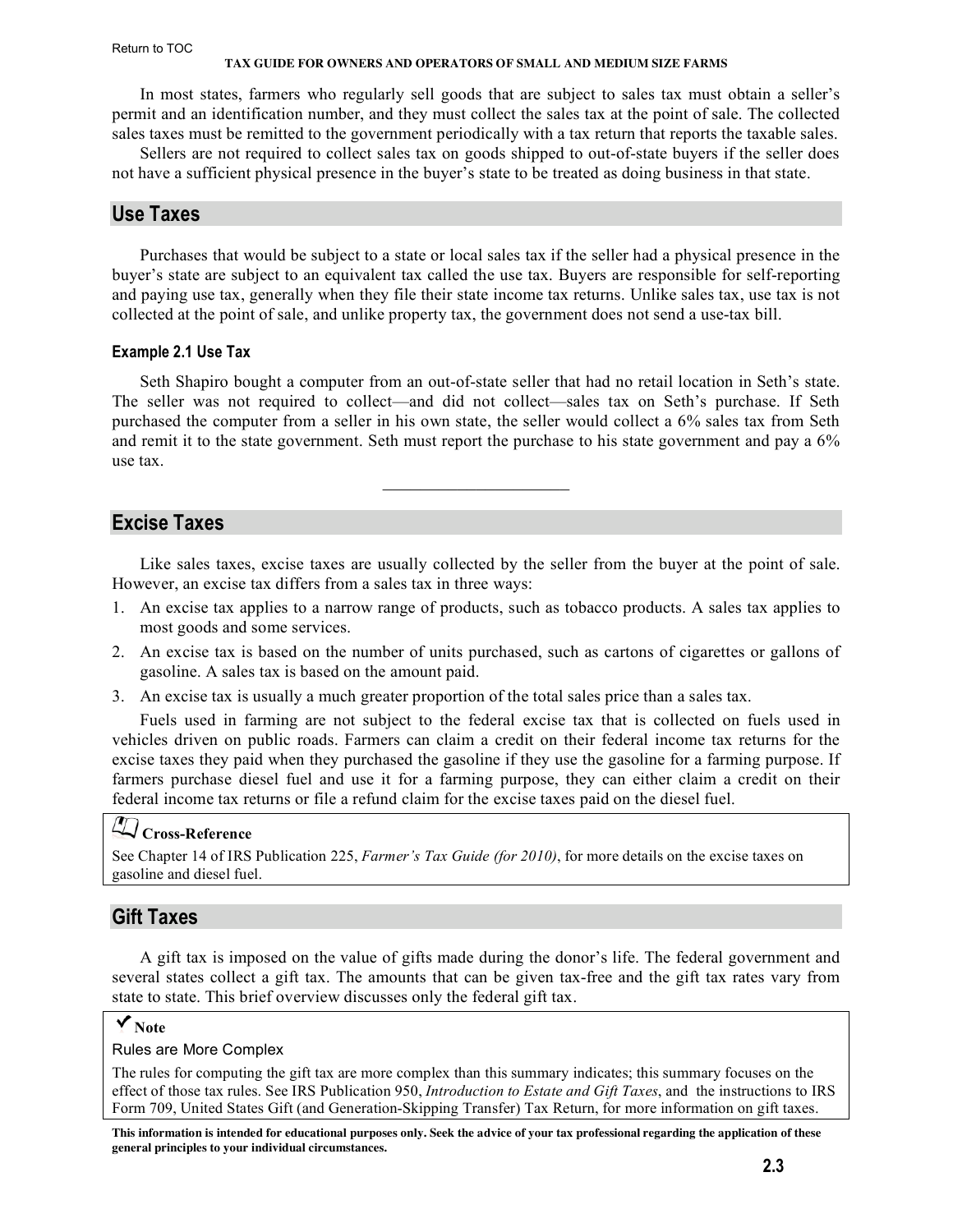### <span id="page-3-0"></span>**Annual Exclusion**

The federal gift tax rules include an annual exclusion. For 2011, donors may exclude from the gift tax the first \$13,000 given to each of any number of individuals. The \$13,000 amount is adjusted for inflation, so it may be a different amount in future years, but it will always be an even multiple of \$1,000. In addition to the \$13,000 (as adjusted for inflation), payments for the benefit of another individual are excluded from taxable gifts if they are made directly to an institution of higher learning or to a person or entity that provides medical care to the individual.

#### **Example 2.2 Gift Tax Annual Exclusion**

Guaming Yang gave \$113,000 to each of her three children in 2011. Guaming's taxable gifts for 2011 total \$300,000, because the first \$13,000 transferred to each child is excluded from taxable gifts.  $\mathcal{L}_\text{max}$  , where  $\mathcal{L}_\text{max}$  , we have the set of  $\mathcal{L}_\text{max}$ 

### **Gifts Between Spouses**

Gifts of any amount to the donor's spouse are excluded from taxable gifts. Therefore, spouses can give as much as they want to give to each other and they will not be subject to the federal gift tax on those gifts.

### **Gifts to Charity**

Gifts of any amount to qualified charities are excluded from taxable gifts. Therefore, an individual can reduce his or her taxable estate without paying any gift tax by making donations to qualified charities.

### **Federal Gift Tax Rate**

The effective federal gift tax rate for taxable gifts in 2011 and 2012 is 35%. That rate is scheduled to increase for cumulative taxable gifts exceeding \$500,000 in 2013 and later years. The rate is scheduled to be progressively higher for gifts in higher brackets until it reaches 55% for cumulative taxable gifts exceeding \$3,000,000.

### **Applicable Exclusion Amount**

An applicable credit amount offsets the federal gift tax on the first \$5,000,000 of taxable gifts in 2011 and 2012. The applicable exclusion amount was \$1,000,000 for gifts in 2002 through 2010 and it is scheduled to revert to the \$1,000,000 amounts for gifts after 2012. Unlike the annual exclusion, each donor has only one applicable exclusion amount for cumulative taxable gifts made to all donees. The applicable exclusion amount for gifts in any tax year is reduced by the donor's prior taxable gifts that were tax-free because of the gift tax applicable exclusion amount in effect at the time of the prior gifts.

#### **Example 2.3 Gift Tax Applicable Exclusion Amount**

John James made no taxable gifts before 1999, when he gave each of his three children \$210,000. The 1999 annual exclusion was \$10,000, which reduced each taxable gift to \$200,000, for a total of \$600,000 of taxable gifts. The \$650,000 gift tax applicable exclusion amount for 1999 resulted in no gift tax on the \$600,000 taxable gifts.

In 2011, John gave his children another \$500,000 in taxable gifts. The \$1,000,000 gift tax applicable exclusion amount for 2011 is reduced by the \$600,000 taxable gift that was tax-free in 1999. Therefore, only the first \$400,000 (\$1,000,000 – \$600,000) of John's \$500,000 taxable gifts in 2011 is tax-free. The gift tax on the remaining  $$100,000$  is  $$35,000$   $(35\% \times $100,000)$ .

**This information is intended for educational purposes only. Seek the advice of your tax professional regarding the application of these general principles to your individual circumstances.**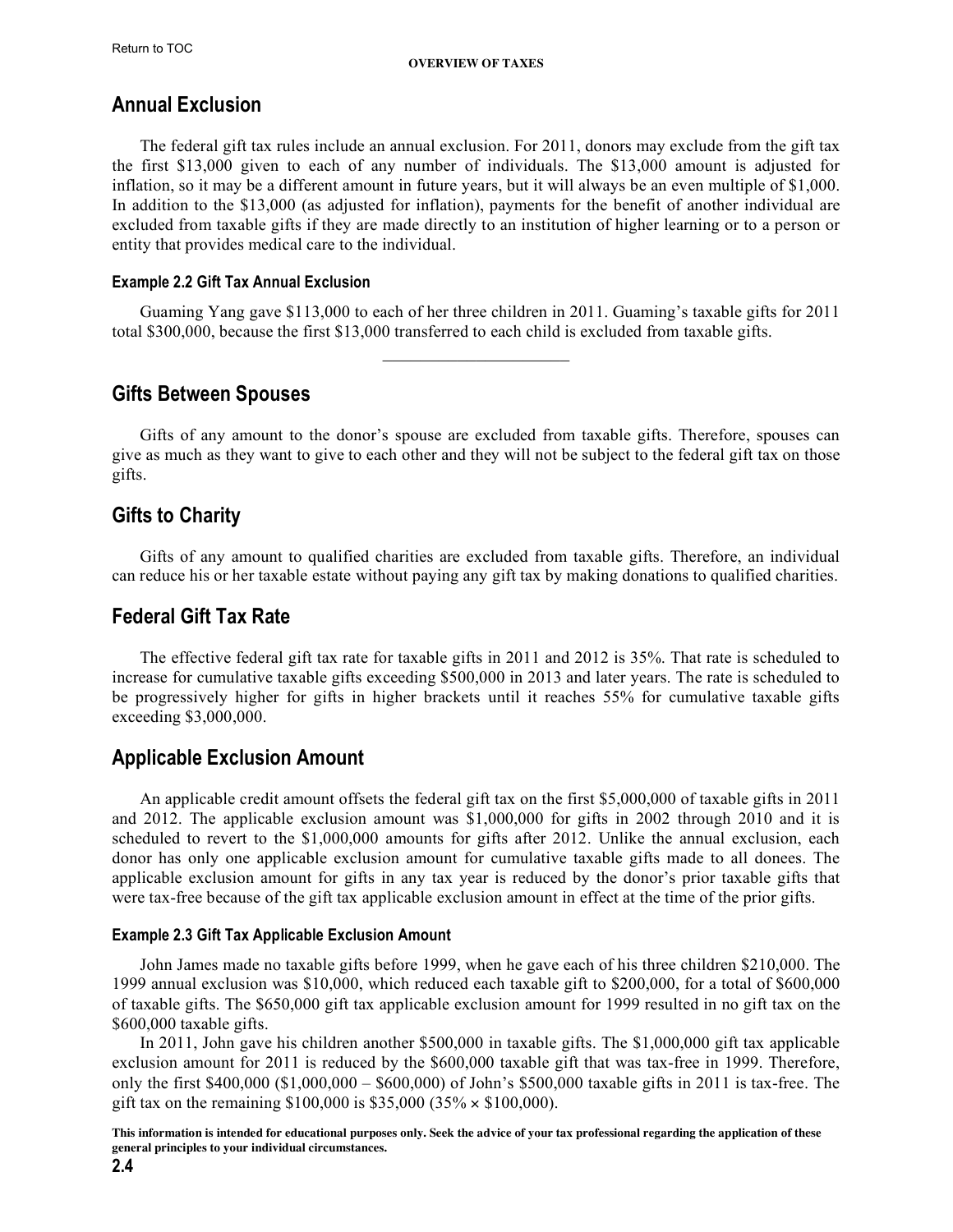#### <span id="page-4-0"></span>Return to TOC

#### **TAX GUIDE FOR OWNERS AND OPERATORS OF SMALL AND MEDIUM SIZE FARMS**

If John's taxable gift in 1999 had been \$700,000 (or any amount over \$650,000), the 1999 \$650,000 gift tax applicable exclusion amount would have allowed only the first \$650,000 to pass tax-free. Therefore, the 2011 \$1,000,000 gift tax applicable exclusion amount would be reduced by the \$650,000 gift that was tax-free in 1999. Only \$350,000 of John's \$500,000 2011 taxable gift would then be taxfree. The gift tax on the remaining \$150,000 would be \$52,500 (35%  $\times$  \$150,000).

 $\mathcal{L}_\text{max}$  , where  $\mathcal{L}_\text{max}$  , we have the set of  $\mathcal{L}_\text{max}$ 

### **Planning Pointer**

#### Opportunity in 2011 and 2012

Taxpayers may want to make gifts in 2011 and 2012 to take advantage of the \$5,000,000 applicable exclusion amount. Congress could increase the applicable exclusion amount for 2013 and later years, but the increase, if any, might not raise the applicable exclusion amount to the current \$5,000,000.

#### **Estate Taxes**

An estate tax is imposed on the value of a decedent's taxable estate. The federal government and several states collect an estate tax. The amounts that can be passed tax-free and the estate tax rates vary from state to state. This brief overview discusses only the federal estate tax.

### **Note**

#### Rules are More Complex

The rules for computing the estate tax are more complex than this summary indicates; but this summary explains the [effect of those tax rules. See IRS Publication 950,](http://www.irs.gov/pub/irs-pdf/p950.pdf) *Introduction to Estate and Gift Taxes*, a[nd IRS Publication 559,](http://www.irs.gov/pub/irs-pdf/p559.pdf)  *[Survivors, Executors, and Administrators](http://www.irs.gov/pub/irs-pdf/p559.pdf)*, for more information on estate taxes.

### **Gross Estate**

For purposes of the federal estate tax, a decedent's gross estate includes the value of all property the decedent owned—directly or indirectly—at the time of death. In addition to the decedent's tangible assets (such as cash, bank accounts, personal property, and real estate), the gross estate includes intangible assets (such as life insurance owned by the decedent) and annuities payable to the decedent or the decedent's heirs.

#### **Note**

#### Probate Estate Is Different

Some assets that are excluded from a decedent's probate estate are included in the decedent's federal estate tax gross estate. For example, if the decedent owned a life insurance policy on his or her life and the proceeds are payable to a beneficiary other than the decedent's estate, the policy is excluded from the probate estate but it is included in the federal estate tax gross estate.

### **Taxable Estate**

A decedent's taxable estate is the gross estate reduced by deductions for debts owed by the decedent, funeral expenses, amounts that pass to the decedent's spouse, amounts going to a charity, and state death taxes.

#### **Applicable Exclusion Amount**

An applicable credit amount offsets the federal estate tax on the first \$5,000,000 of the taxable estate for deaths in 2011 and 2012. The applicable exclusion amount is scheduled to be \$1,000,000 for deaths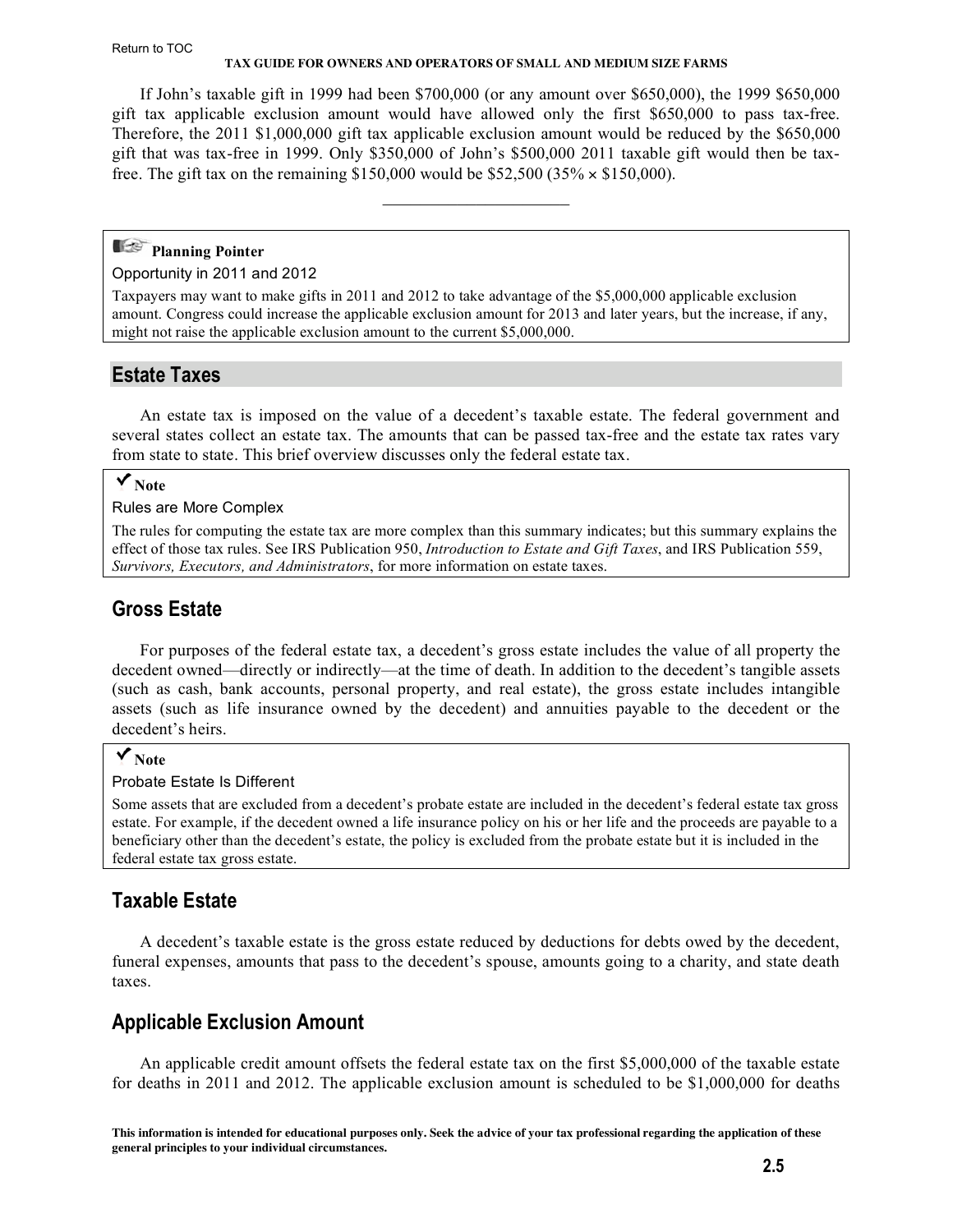<span id="page-5-0"></span>after 2012. The applicable exclusion amount is reduced by the donor's taxable gifts that were tax-free because of the gift tax applicable exclusion amount in effect at the time of the gifts.

#### **Example 2.4 Estate Tax Applicable Exclusion Amount**

Rhonda Rodriguez made no taxable gifts before giving her children \$500,000 of taxable gifts in 2008. The \$1,000,000 gift tax applicable exclusion amount for 2008 resulted in no gift tax on the \$500,000. Rhonda died in 2011, leaving her entire \$6,000,000 estate to her children.

The 2011 estate tax \$5,000,000 applicable exclusion amount is reduced by the \$500,000 taxable gift that was tax-free in 2008 because of the 2008 gift tax applicable exclusion amount. Therefore, the first \$4,500,000 of Rhonda's estate is tax-free. The estate tax on the remaining \$1,500,000 is \$525,000 (35% of \$1,500,000).

If Rhonda's taxable gift in 2008 had been \$1,200,000 (or any amount over \$1,000,000), the \$1,000,000 gift tax applicable exclusion amount would have allowed \$1,000,000 to pass tax-free. Therefore, upon Rhonda's death in 2011, the 2011 \$5,000,000 estate tax applicable exclusion amount is reduced by the \$1,000,000 gift that was tax-free in 2008, and \$4,000,000 of Rhonda's estate is tax-free. The estate tax on the remaining \$2,000,000 is \$700,000 (35% of \$2,000,000).

 $\mathcal{L}_\text{max}$  , where  $\mathcal{L}_\text{max}$  , we have the set of  $\mathcal{L}_\text{max}$ 

### **Inheritance Taxes**

An inheritance tax is imposed on a person who inherits property. There is no federal inheritance tax, but some states impose an inheritance tax on the value of money and other property that is inherited from a decedent.

Inheritance tax rules vary from state to state, but most states have an exemption amount that is not taxed and tax rates that increase as the amount that is inherited increases. Exemptions and rates often vary by the relationship of the heir or beneficiary to the decedent. An inheritance from a spouse might not be taxed, and an inheritance by a child might have a large exemption amount and low tax rates on the amount above the exemption amount. The exemption amount might decrease and the tax rates increase for inheritances from more distant relatives, with the lowest exemption amount and the highest tax rates applying to an inheritance from an unrelated decedent.

#### **Income Taxes**

An income tax imposes a tax on the taxpayer's income. The federal government, most state governments, and some local governments collect an income tax. Many state and local income taxes are based on the federal income tax rules, with varying adjustments. This brief overview discusses only the federal income tax.

Figure 2.1 summarizes the income tax computation by outlining the steps taxpayers follow on Form 1040, U.S. Individual Income Tax Return.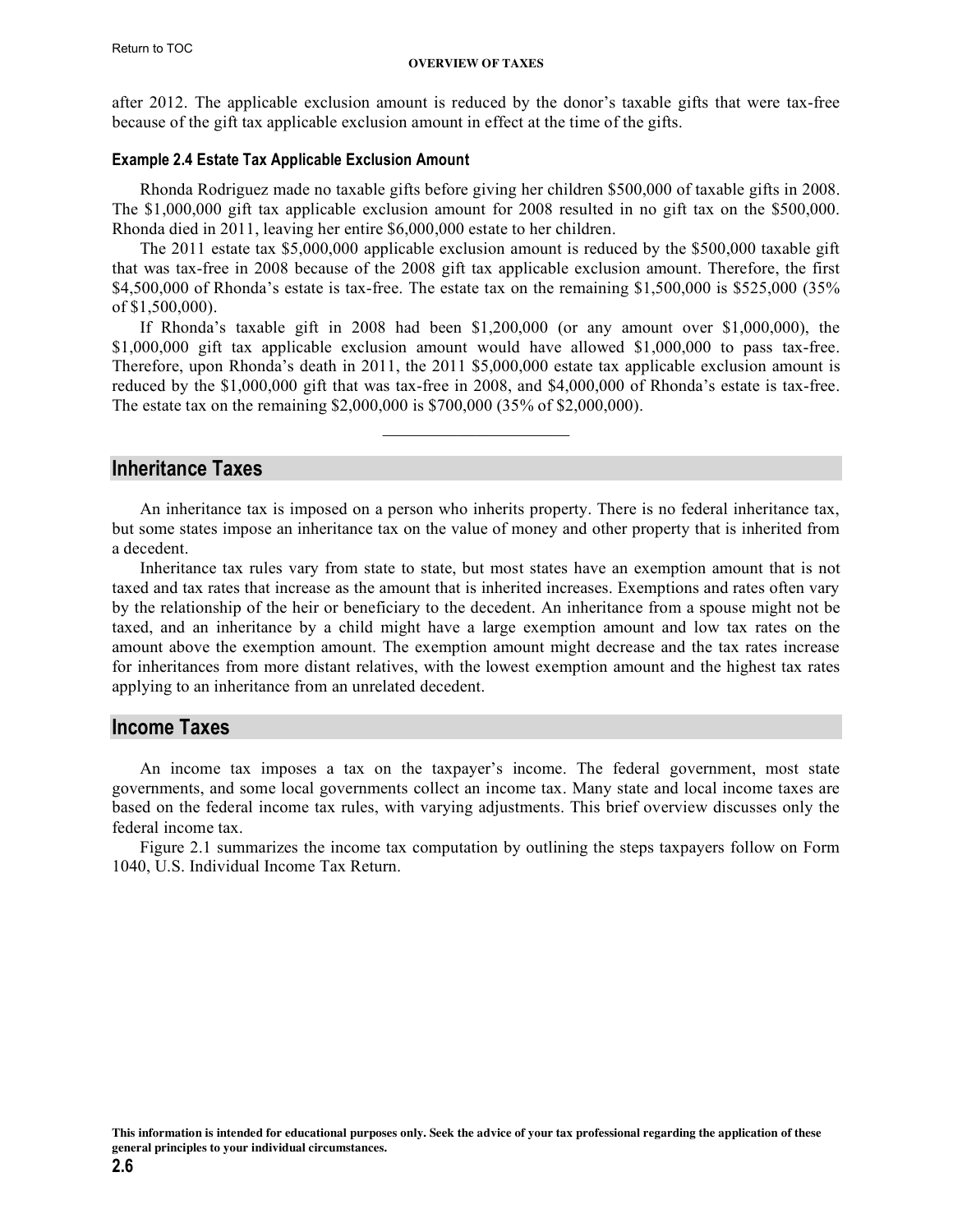#### <span id="page-6-0"></span>*FIGURE 2.1 Outline of Federal Income Tax Calculation*

Gross Income

- Above-the-line deductions
- = Adjusted gross income
- Standard deduction or itemized deductions
- Personal and dependent exemptions deduction
- = Taxable income
- × Income tax rates
- $=$  Income tax
- Credits
- + Other taxes
- = Total tax
- Tax payments during the tax year
- = Tax due with return or tax refund

#### **Gross Income**

The Sixteenth Amendment to the United States Constitution gives Congress the power to collect taxes on income. Congress used that power by defining gross income as "all income from whatever source derived." Because of that broad definition, an increase in wealth is included in taxable income unless it is specifically excluded. For example, Congress excludes an increase in the value of property from gross income until there is a taxable event, such as a sale.

Form 1040 provides separate lines to report several categories of income, such as wages, interest, dividends, refunds, alimony, distributions from retirement plans, unemployment compensation, and social security benefits.

An individual's gross income from a sole proprietorship is reported on Schedule C (Form 1040), Profit or Loss From Business (Sole Proprietorship); Schedule E (Form 1040), Supplemental Income and Loss; or Schedule F (Form 1040), Profit or Loss From Farming. The related business expenses, which are some of the above-the-line deductions, are also reported on those forms. Only the net business income is reported on Form 1040.

Similarly, proceeds from selling assets that qualify for capital gain treatment are reported on Schedule D (Form 1040), Capital Gains and Losses. The income tax bases of those assets are also reported on Schedule D (Form 1040 and subtracted from the sale proceeds before the net amount is carried to Form 1040.

An individual's share of income from flow-through entities—such as partnerships, S corporations, and trusts—is reported first on Schedule E (Form 1040) and then carried to Form 1040.

Gross income that does not fall within any category on the itemized lines on Form 1040 is reported on a line called "Other income" (line 21 on the 2010 form).

Because deductions are subtracted from business income before it is reported on Form 1040, an individual's total gross income does not show up in any one place on the income tax return, and there is no line labeled "gross income." The sum of the income and losses that are reported in the income section of Form 1040 (line 22 of the 2010 form) is appropriately labeled "total income."

#### **Adjusted Gross Income**

Adjusted gross income (AGI) is an important number in the income tax calculation because it is used as a base for some other calculations. For example, medical expenses can be deducted only to the extent they exceed 7.5% of AGI. Most miscellaneous itemized deductions reduce taxable income only to the extent the total exceeds 2% of AGI.

AGI is calculated by subtracting any remaining above-the-line deductions from total income (business expenses and the bases of assets were already deducted on other schedules). The remaining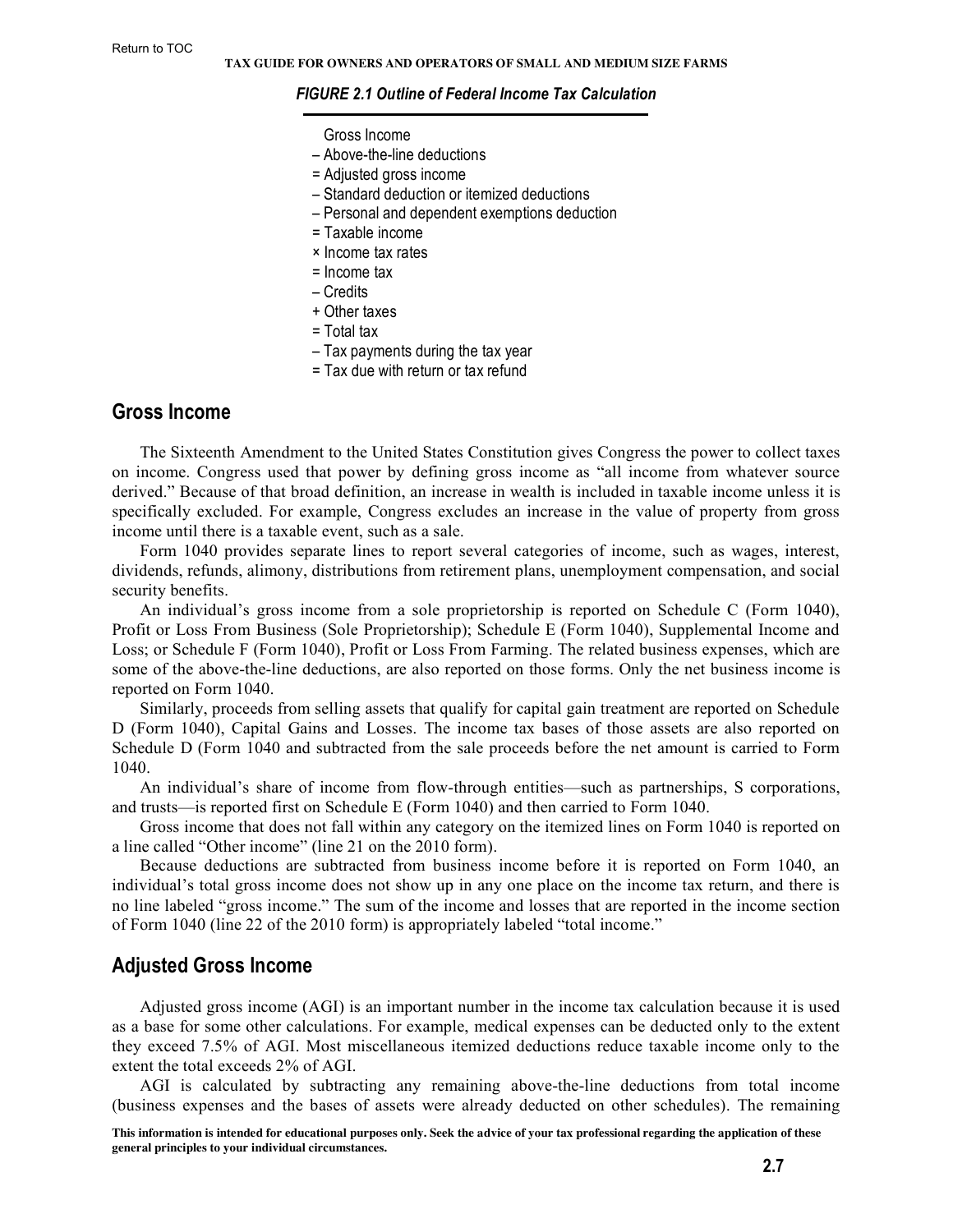#### **OVERVIEW OF TAXES**

<span id="page-7-0"></span>above-the-line deductions include educator expenses, health savings account contributions, moving expenses, one-half of self-employment taxes, the cost of self-employed health insurance, certain retirement plan contributions, alimony, interest paid on student loans, deductible tuition and fees, and the domestic production activities deduction.

Including a deduction in the above-the-line category, rather than as an itemized deduction, has three effects on tax liability:

- 1. Above-the-line deductions can be claimed even if the taxpayer claims the standard deduction instead of itemizing deductions.
- 2. Above-the-line deductions are not subject to the floors that reduce some itemized deductions.
- 3. Above-the-line deductions reduce AGI, which affects other tax calculations as described earlier.

### **Standard Deduction**

If a taxpayer does not elect to itemize deductions, he or she subtracts the standard deduction from AGI. Standard deductions vary by filing status, dependency status, and the taxpayer's age, and are increased for taxpayers who are legally blind.

## **Cross-Reference**

See Figure 13.1 in Chapter 13 of this guide for a list of the 2011 standard deductions.

#### **Itemized Deductions**

Itemized deductions are personal expenses for which Congress specifically allows a deduction. They include medical and dental expenses (to the extent the total exceeds 7.5% of AGI); state and local taxes; interest on a home mortgage; gifts to charities; casualty and theft losses of property used for personal (rather than business) purposes; employee business expenses; investment expenses; and tax preparation expenses.

In most cases, taxpayers should elect to itemize their deductions if the total exceeds their standard deduction. However, a married person who files separately cannot itemize his or her deductions if his or her spouse claims the standard deduction.

### **Personal and Dependent Exemptions Deduction**

Congress allows a set amount (\$3,700 for 2011) to be deducted from AGI for each taxpayer filing the tax return and the dependents of those taxpayers. For example, a married couple with three children who file a joint income tax return can claim two personal exemptions and three dependent exemptions. For 2011, their personal and dependent exemptions deduction is \$18,500 ( $5 \times$  \$3,700).

### **Taxable Income, Income Tax Rates, and Income Tax**

Taxable income is the remainder after itemized deductions or the standard deduction and the personal and dependent exceptions deduction are subtracted from AGI. It is the base to which the tax rates are applied to compute income tax liability.

The income tax rates are graduated, which means that a higher tax rate applies to higher levels of income. The higher rates apply only to the income above the threshold for each rate and not to the income below that threshold.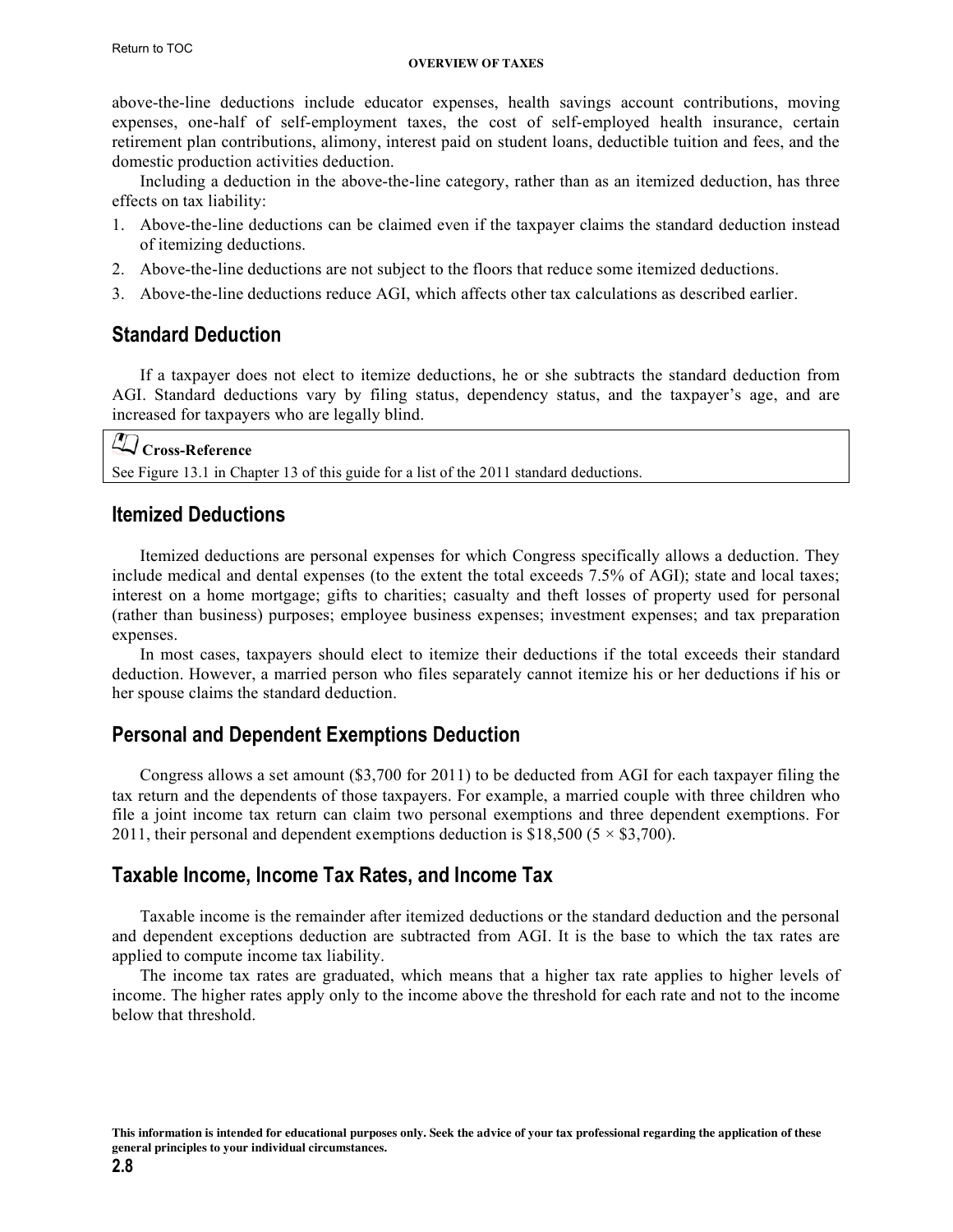#### **Example 2.5 Income Tax Rates**

Victor and Maria Gomez reported \$50,000 of taxable income on their 2011 joint income tax return. For 2011, the joint return tax rate on the first \$17,000 of taxable income is 10% and the tax rate for the next \$52,000 is 15%. Therefore, the Gomezes' 2011 income tax is \$6,650, as shown in Figure 2.2.

| FIGURE 2.2 Gomez's 2011 Income Tax                               |          |         |  |
|------------------------------------------------------------------|----------|---------|--|
| Tax on first \$17,000 of taxable income $(\$17,000 \times 10\%)$ |          | \$1,700 |  |
| Tax on amount over \$17,000                                      |          |         |  |
| Amount over \$17,000 (\$50,000 - \$17,000)                       | \$33,000 |         |  |
| Tax rate                                                         | .15<br>× |         |  |
| Tax on \$33,000                                                  |          | 4,950   |  |
| Total tax                                                        |          | \$6,650 |  |
|                                                                  |          |         |  |

The federal income tax rate on long-term capital gains and qualified dividends is the lesser of the ordinary income tax rate or the tax rate for long-term capital gain. For 2011, the tax rate for most longterm capital gains is 0% for eligible gains and dividends included in total taxable income that does not exceed the 10% and 15% ordinary income tax brackets. It is 15% for eligible long-term capital gains and dividends included in income that would be taxed in the 25% or higher ordinary income tax brackets.

#### **Example 2.6 Tax Rates for Capital Gain**

Victor and Maria Gomez, from Example 2.5, have \$25,000 of long-term capital gains in addition to their \$50,000 of ordinary income. Because the 15% ordinary income tax bracket for married filing jointly ends at  $$69,000$  for 2011, \$19,000 (\$69,000 – \$50,000) of their \$25,000 long-term capital gain falls within the 15% tax bracket when it is added to their ordinary income. That \$19,000 of long-term capital gain is taxed at the 0% capital gain rate.

The remaining  $$6,000$   $$25,000 - $19,000$  of long-term capital gain falls within the 25% ordinary income tax bracket and is taxed at the 15% capital gains rate. With the addition of the \$25,000 long-term capital gain, the Gomezes' 2011 income tax is \$7,550, as shown in Figure 2.3.

#### *FIGURE 2.3 Gomez's 2011 Income Tax*

| Tax on first \$17,000 of ordinary taxable income $(\$17,000 \times 10\%)$<br>Tax on ordinary income over \$17,000 |          | \$1,700        |
|-------------------------------------------------------------------------------------------------------------------|----------|----------------|
| Amount over \$17,000 (\$50,000 - \$17,000)                                                                        | \$33,000 |                |
| Tax rate                                                                                                          | .15<br>x |                |
| Tax on \$33,000                                                                                                   |          | 4,950          |
| Tax on first \$19,000 of capital gain (\$19,000 $\times$ 0%)                                                      |          | $\overline{0}$ |
| Tax on capital gain over \$19,000                                                                                 |          |                |
| Amount over \$19,000 (\$25,000 - \$19,000)                                                                        | \$6,000  |                |
| Tax rate                                                                                                          | .15<br>x |                |
| Tax on \$6,000                                                                                                    |          | 900            |
| Total tax                                                                                                         |          | .550           |
|                                                                                                                   |          |                |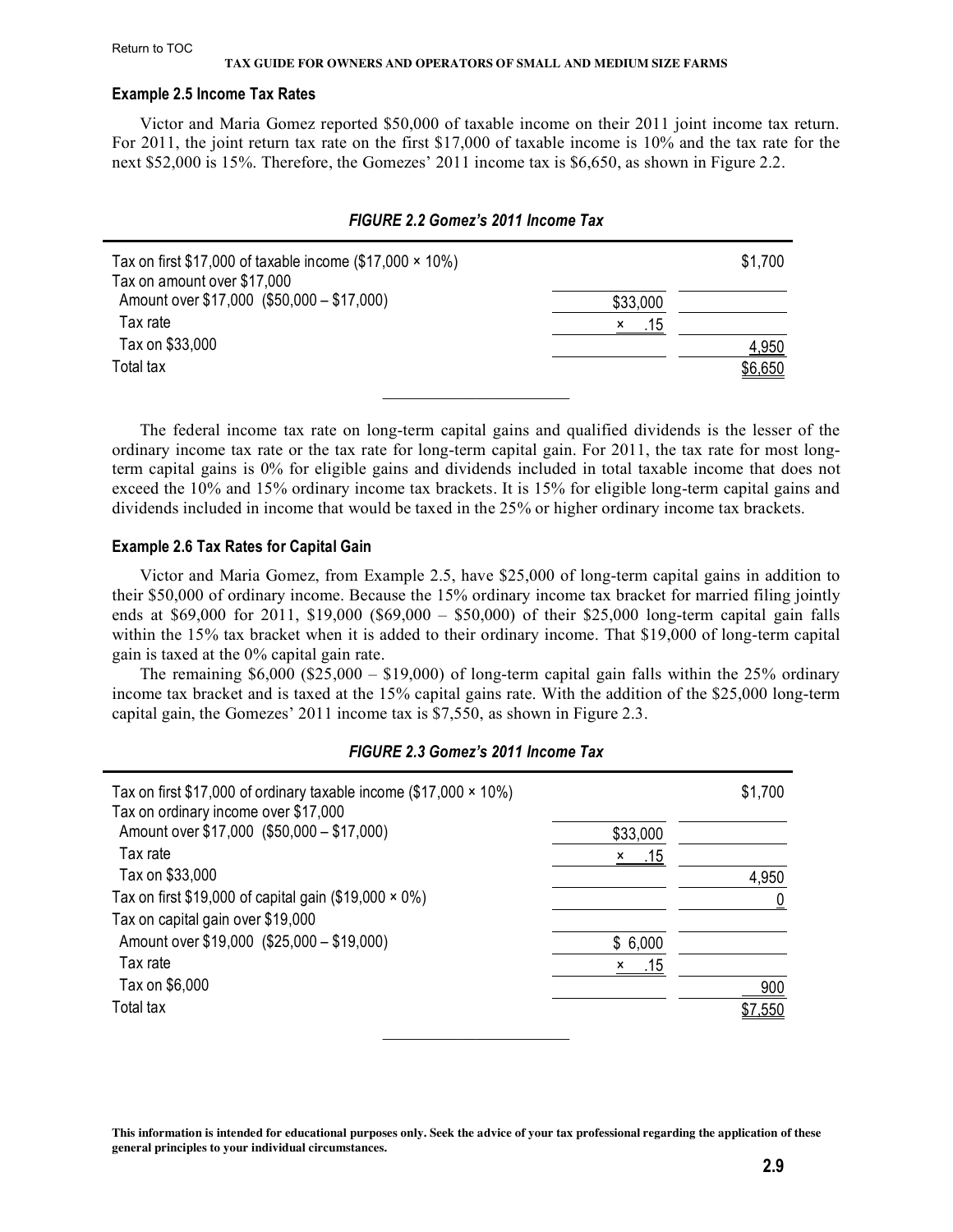### <span id="page-9-0"></span>**Credits**

If the alternative minimum tax (see Chapter 9 of this guide) is owed, it is added to the income tax liability before nonrefundable credits are subtracted. These credits include the foreign tax credit; the credit for child and dependent care expenses; education credits, such as the Hope credit and the lifetime learning credit; the retirement savings contribution credit; the child tax credit; residential energy credits; and others.

The order in which credits are subtracted is important because some credits are refundable and some are not. If the amount of tax due before a refundable credit is applied is less than the refundable credit, the excess amount of the credit can be received as a refund. By contrast, if a nonrefundable credit exceeds the amount of tax due, the credit can be used only to reduce the tax to zero. The excess is not refundable.

### **Observation**

#### Benefit of Credits

Because tax credits offset tax liability, the benefit of a credit is the same for both high- and low-bracket taxpayers if there is a tax liability for the credit to offset or if the credit is refundable. By contrast, the benefit of a tax deduction depends on the tax bracket of the taxpayer. A \$100 deductions from income in the 35% bracket saves the taxpayer \$35 of taxes. A \$100 deduction from income in the 15% bracket saves the taxpayer \$15 of taxes.

### **Other Taxes**

Taxes that cannot be reduced by nonrefundable credits are added to the net tax due after the credits are subtracted. These taxes include the self-employment tax; social security and Medicare taxes that were not already paid on tips and wages; and other taxes.

### **Total Tax, Tax Payments, and Tax Due**

Payments include withholding and estimated payments and refundable credits. They are subtracted from the total tax liability to arrive at the tax balance that is due with the return or the tax refund that the IRS will send to the taxpayer.

### **Employment Taxes**

Most wages paid to employees are subject to Federal Income Contributions Act (FICA) taxes and Federal Unemployment Tax Act (FUTA) taxes.

# **Cross-Reference**

See Chapter 13 of IRS Publication 225, *Farmer's Tax Guide (for 2010)*[, for more information on FICA and FUTA](http://www.irs.gov/pub/irs-pdf/p225.pdf)  taxes.

### **FICA Taxes**

Both the employer and the employee must pay FICA taxes on the employee's wages.

The FICA tax is comprised of two taxes. One is the social security tax (also called old-age, survivors, and disability insurance), which funds social security benefits, including disability, retirement, and survivor benefits. Since 1990, the social security tax rate has been 6.2% for both the employer and the employee. For wages paid in 2011, the social security tax rate for employees is temporarily reduced to 4.2%. The social security tax applies only up to an inflation-adjusted wage base, which is \$106,800 for wages paid in 2011.

The second tax included in FICA taxes is the Medicare tax (also called hospital insurance), which funds Medicare payments. Since 1986, the Medicare tax rate has been 1.45% for both employers and

**This information is intended for educational purposes only. Seek the advice of your tax professional regarding the application of these general principles to your individual circumstances.**